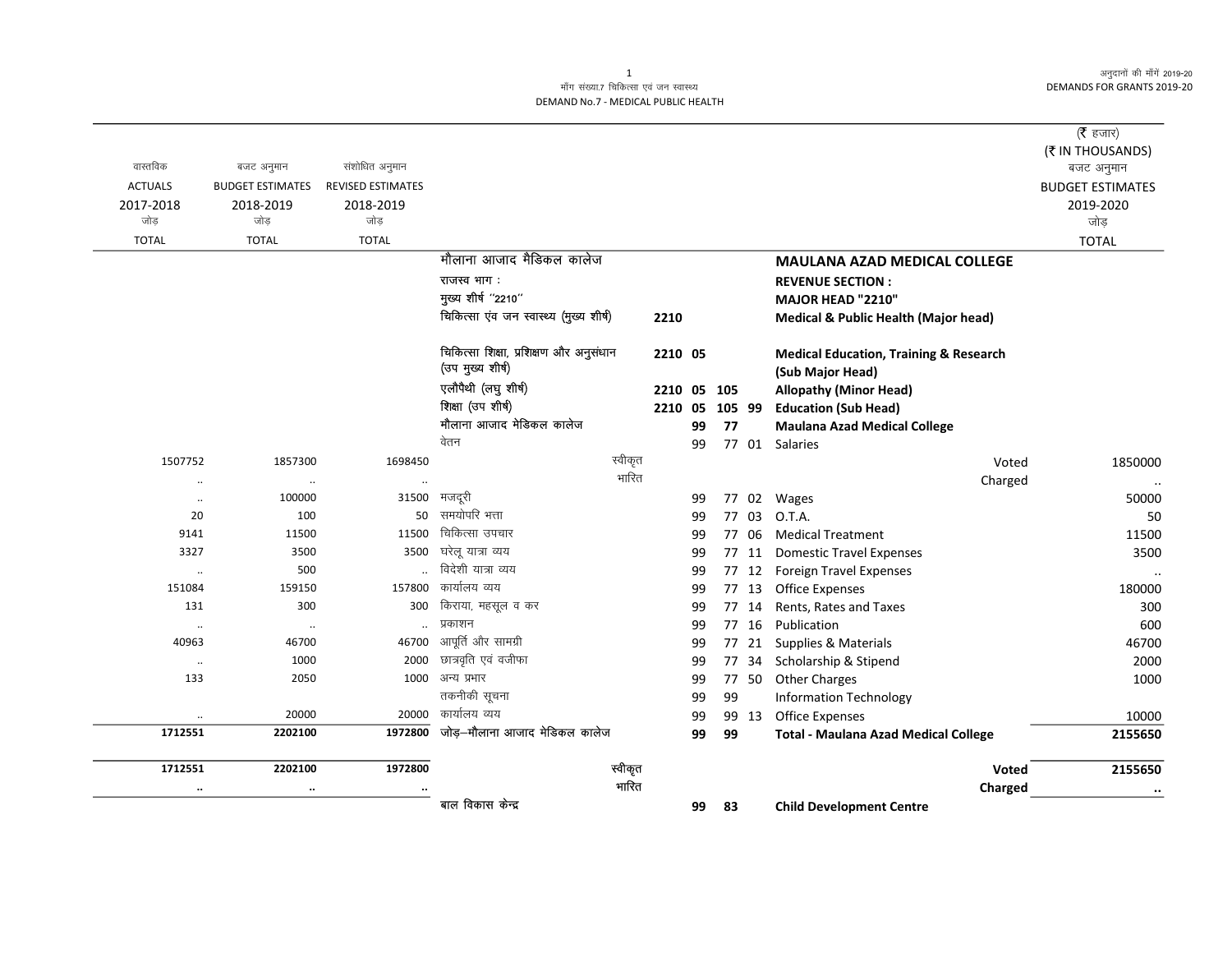अनुदानों की माँगें 2019-20 DEMANDS FOR GRANTS 2019-20

## माँग संख्या.7 चिकित्सा एवं जन स्वास्थ्य DEMAND No.7 - MEDICAL PUBLIC HEALTH

|                      |                         |                          |                                                                 |         |                |    |    |                                                                                      | ( <b>रै</b> हजार)       |
|----------------------|-------------------------|--------------------------|-----------------------------------------------------------------|---------|----------------|----|----|--------------------------------------------------------------------------------------|-------------------------|
|                      |                         |                          |                                                                 |         |                |    |    |                                                                                      | (₹ IN THOUSANDS)        |
| वास्तविक             | बजट अनुमान              | संशोधित अनुमान           |                                                                 |         |                |    |    |                                                                                      | बजट अनुमान              |
| <b>ACTUALS</b>       | <b>BUDGET ESTIMATES</b> | <b>REVISED ESTIMATES</b> |                                                                 |         |                |    |    |                                                                                      | <b>BUDGET ESTIMATES</b> |
| 2017-2018            | 2018-2019               | 2018-2019                |                                                                 |         |                |    |    |                                                                                      | 2019-2020               |
| जोड                  | जोड                     | जोड                      |                                                                 |         |                |    |    |                                                                                      | जोड                     |
| <b>TOTAL</b>         | <b>TOTAL</b>            | <b>TOTAL</b>             |                                                                 |         |                |    |    |                                                                                      | <b>TOTAL</b>            |
| $\ddotsc$            | 1000                    |                          | सामग्री और आपूर्ति                                              |         |                | 99 |    | 83 21 Supplies & Materials                                                           | 1000                    |
| $\ddot{\phantom{a}}$ | 1000                    |                          | जोड़— बाल विकास केन्द्र                                         |         |                | 99 | 83 | <b>Total - Child Development Centre</b>                                              | 1000                    |
| 1712551              | 2203100                 | 1972800                  | जोड़- शिक्षा (उप शीर्ष)                                         |         | 2210 05 105 99 |    |    | <b>Total - Education (Sub Head)</b>                                                  | 2156650                 |
| 1712551              | 2203100                 | 1972800                  |                                                                 | स्वीकृत |                |    |    | <b>Voted</b>                                                                         | 2156650                 |
| $\cdot$              | $\cdot\cdot$            |                          |                                                                 | भारित   |                |    |    | Charged                                                                              | $\cdots$                |
| 1712551              | 2203100                 | 1972800                  | जोड़-एलौपैथी (लघु शीर्ष)                                        |         | 2210 05 105    |    |    | <b>Total - Allopathy (Minor Head)</b>                                                | 2156650                 |
| 1712551              | 2203100                 | 1972800                  |                                                                 | स्वीकृत |                |    |    | Voted                                                                                | 2156650                 |
|                      | $\ddotsc$               |                          |                                                                 | भारित   |                |    |    | Charged                                                                              |                         |
| 1712551              | 2203100                 | 1972800                  | जोड़-चिकित्सा शिक्षा, प्रशिक्षण और<br>अनुसंधान (उप मुख्य शीर्ष) |         | 2210 05        |    |    | <b>Total - Medical Education, Training &amp;</b><br><b>Research (Sub Major Head)</b> | 2156650                 |
| 1712551              | 2203100                 | 1972800                  |                                                                 | स्वीकृत |                |    |    | <b>Voted</b>                                                                         | 2156650                 |
| $\cdot$              | $\cdot\cdot$            |                          |                                                                 | भारित   |                |    |    | Charged                                                                              | $\cdot\cdot$            |
| 1712551              | 2203100                 | 1972800                  | जोड़–मुख्य शीर्ष ''2210''                                       |         | 2210           |    |    | TOTAL - MAJOR HEAD"2210"                                                             | 2156650                 |
| 1712551              | 2203100                 | 1972800                  |                                                                 | स्वीकृत |                |    |    | <b>Voted</b>                                                                         | 2156650                 |
|                      | $\ldots$                |                          |                                                                 | भारित   |                |    |    | Charged                                                                              |                         |
| 1712551              | 2203100                 | 1972800                  | जोड़–राजस्व भाग                                                 |         |                |    |    | <b>TOTAL - REVENUE SECTION</b>                                                       | 2156650                 |
| 1712551              | 2203100                 | 1972800                  |                                                                 | स्वीकृत |                |    |    | Voted                                                                                | 2156650                 |
|                      | $\cdot\cdot$            |                          |                                                                 | भारित   |                |    |    | Charged                                                                              | $\cdots$                |
|                      |                         |                          | पूंजी भाग:                                                      |         |                |    |    | <b>CAPITAL SECTION:</b>                                                              |                         |
|                      |                         |                          | मुख्य शीर्ष "4210"                                              |         |                |    |    | <b>MAJOR HEAD "4210"</b>                                                             |                         |
|                      |                         |                          | चिकित्सा और जन स्वास्थ्य पर पूंजी                               |         | 4210           |    |    | <b>Capital Outlay on Medical and Public</b>                                          |                         |
|                      |                         |                          | परिव्यय (मुख्य शीर्ष)                                           |         |                |    |    | <b>Health (Major Head)</b>                                                           |                         |
|                      |                         |                          | शहरी स्वास्थ्य सेवायें -एलोपैथी (उप मुख्य                       |         | 4210 01        |    |    | <b>Urban Health Services-Allopathy (Sub</b>                                          |                         |
|                      |                         |                          | शीर्ष)                                                          |         |                |    |    | Major Head)                                                                          |                         |
|                      |                         |                          | अस्पताल एवं औषधालय (लघु शीर्ष)                                  |         | 4210 01 110    |    |    | <b>Hospitals &amp; Dispensaries (Minor Head)</b>                                     |                         |
|                      |                         |                          | मौलाना आजाद मैडिकल कालेज (उप शीर्ष)                             |         |                |    |    | 4210 01 110 91 Maulana Azad Medical College (Sub Head)                               |                         |
| 86                   | 2000                    |                          | मोटर वाहन                                                       |         |                | 91 |    | 00 51 Motor Vehicle                                                                  | 2000                    |
| 4799                 | 38000                   | 38000                    | मशीनरी तथा उपकरण                                                |         |                | 91 |    | 00 52 Machinery & Equipment                                                          | 38000                   |
|                      |                         |                          |                                                                 |         |                |    |    |                                                                                      |                         |